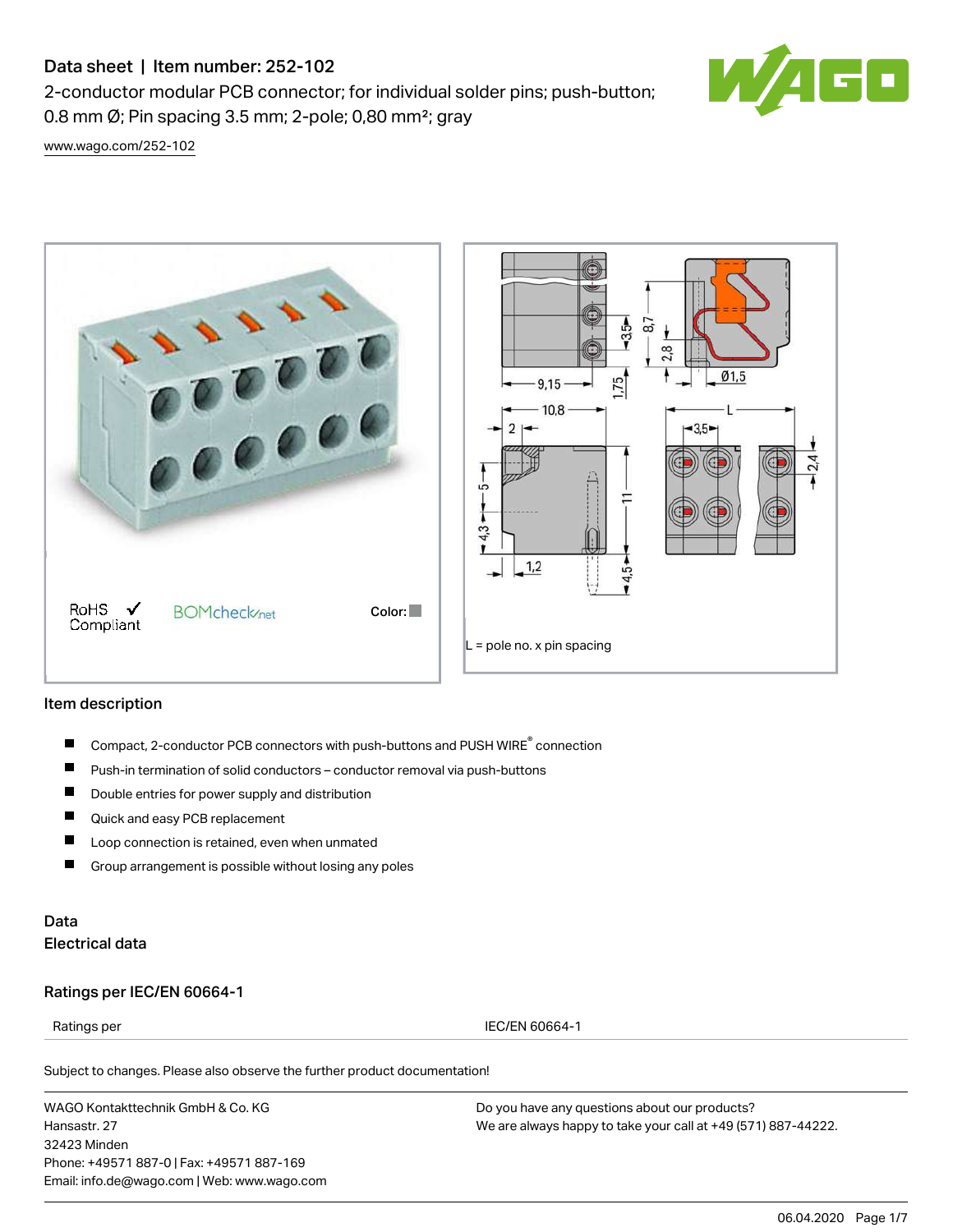## Data sheet | Item number: 252-102

[www.wago.com/252-102](http://www.wago.com/252-102)



| Rated voltage (III / 3)         | 320 V                                                                |
|---------------------------------|----------------------------------------------------------------------|
| Rated impulse voltage (III / 3) | 4 <sub>k</sub> V                                                     |
| Rated voltage (III / 2)         | 320 V                                                                |
| Rated impulse voltage (III / 2) | 4 <sub>k</sub> V                                                     |
| Rated voltage (II / 2)          | 630 V                                                                |
| Rated impulse voltage (II / 2)  | 4 <sub>k</sub> V                                                     |
| Rated current                   | 2A                                                                   |
| Legend (ratings)                | (III / 2) $\triangleq$ Overvoltage category III / Pollution degree 2 |

### Approvals per UL 1059

| Rated voltage UL (Use Group B) | 300 V   |
|--------------------------------|---------|
| Rated current UL (Use Group B) | 2 A     |
| Rated voltage UL (Use Group D) | 300 V   |
| Rated current UL (Use Group D) | 2 A     |
| Approvals per                  | UL 1059 |

## Connection data

| PUSH WIRE®                             |
|----------------------------------------|
| Push-button                            |
| $0.140.5$ mm <sup>2</sup> / 26  20 AWG |
| $0.4$ 0.8 mm                           |
| 6 7 mm / 0.24  0.28 inch               |
| 0°                                     |
| $\overline{2}$                         |
| 4                                      |
| $\overline{2}$                         |
| 1                                      |
| 1                                      |
|                                        |

### Geometrical Data

| Pin spacing | 3.5 mm / 0.138 inch  |
|-------------|----------------------|
| Width       | 7 mm / 0.276 inch    |
| Height      | 11 mm / 0.433 inch   |
| Depth       | 10.5 mm / 0.413 inch |

Subject to changes. Please also observe the further product documentation!

WAGO Kontakttechnik GmbH & Co. KG Hansastr. 27 32423 Minden Phone: +49571 887-0 | Fax: +49571 887-169 Email: info.de@wago.com | Web: www.wago.com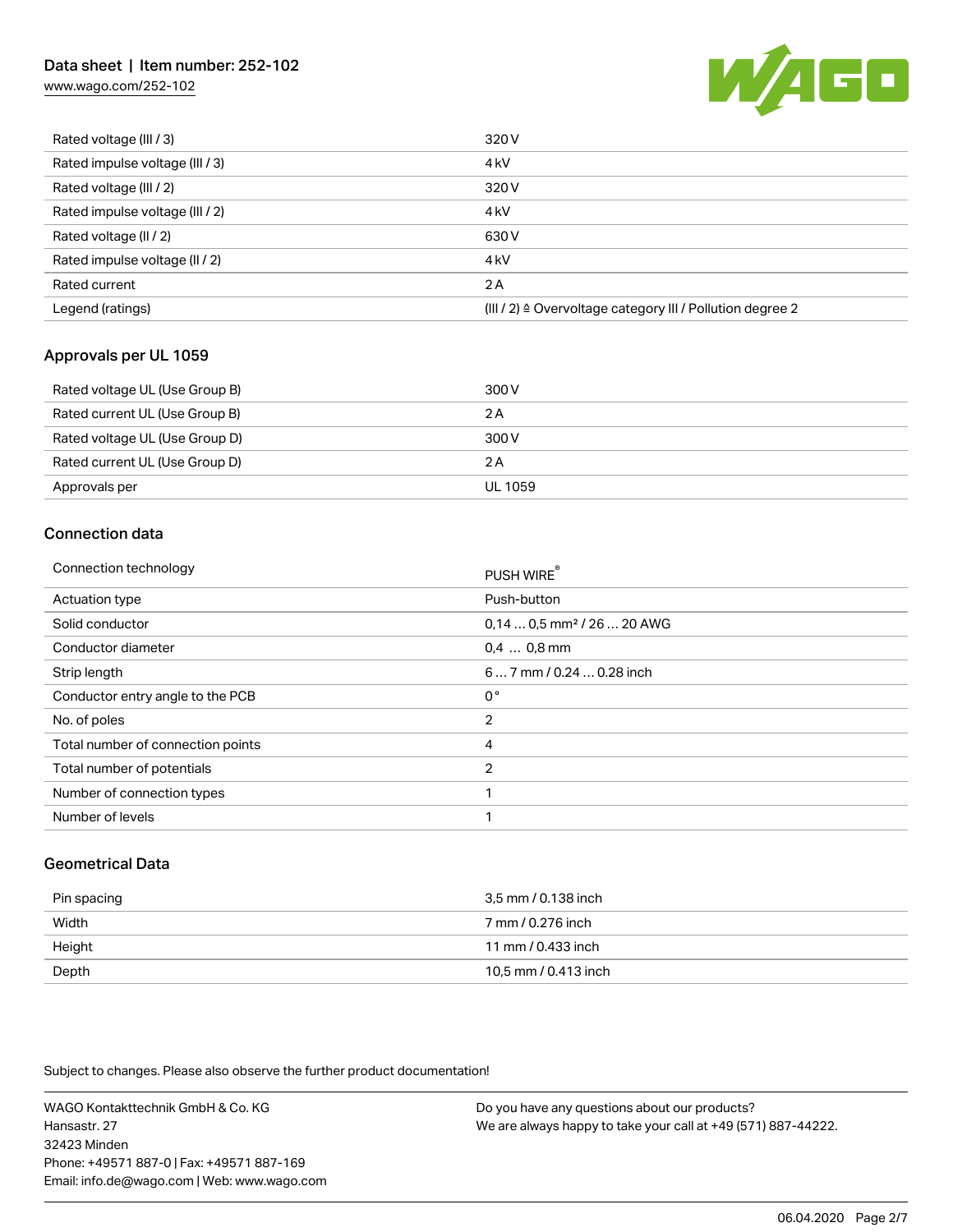

### Plug connection

| Contact type (pluggable connector) | Female connector/socket                 |
|------------------------------------|-----------------------------------------|
| Connector connection type          | for PCB                                 |
| Mating direction to the PCB        | $90^{\circ}$                            |
|                                    |                                         |
| <b>PCB contact</b>                 |                                         |
| PCB contact                        | <b>THT</b>                              |
| <b>Material Data</b>               |                                         |
| Color                              | gray                                    |
| Material group                     |                                         |
| Insulating material                | Polyamide 66 (PA 66)                    |
| Flammability class per UL94        | V <sub>0</sub>                          |
| Clamping spring material           | Copper alloy                            |
| Contact material                   | Electrolytic copper ( $E_{\text{Cu}}$ ) |
| Contact plating                    | tin-plated                              |
| Fire load                          | $0.024$ MJ                              |
| Weight                             | 0.9 <sub>g</sub>                        |

#### Environmental Requirements

| Limit temperature range | $. +105 °C$<br>- 60  . |  |
|-------------------------|------------------------|--|
|-------------------------|------------------------|--|

#### Commercial data

| Product Group      | 4 (Printed Circuit) |
|--------------------|---------------------|
| Packaging type     | <b>BOX</b>          |
| Country of origin  | PL                  |
| <b>GTIN</b>        | 4045454039707       |
| Customs Tariff No. | 85369010000         |

#### Approvals / Certificates

#### Country specific Approvals

|      |                          |                          | Certificate |
|------|--------------------------|--------------------------|-------------|
| Logo | Approval                 | Additional Approval Text | name        |
|      | <b>CCA</b>               | EN 60947                 | NTR NL-     |
|      | DEKRA Certification B.V. |                          | 7110        |

Subject to changes. Please also observe the further product documentation!

WAGO Kontakttechnik GmbH & Co. KG Hansastr. 27 32423 Minden Phone: +49571 887-0 | Fax: +49571 887-169 Email: info.de@wago.com | Web: www.wago.com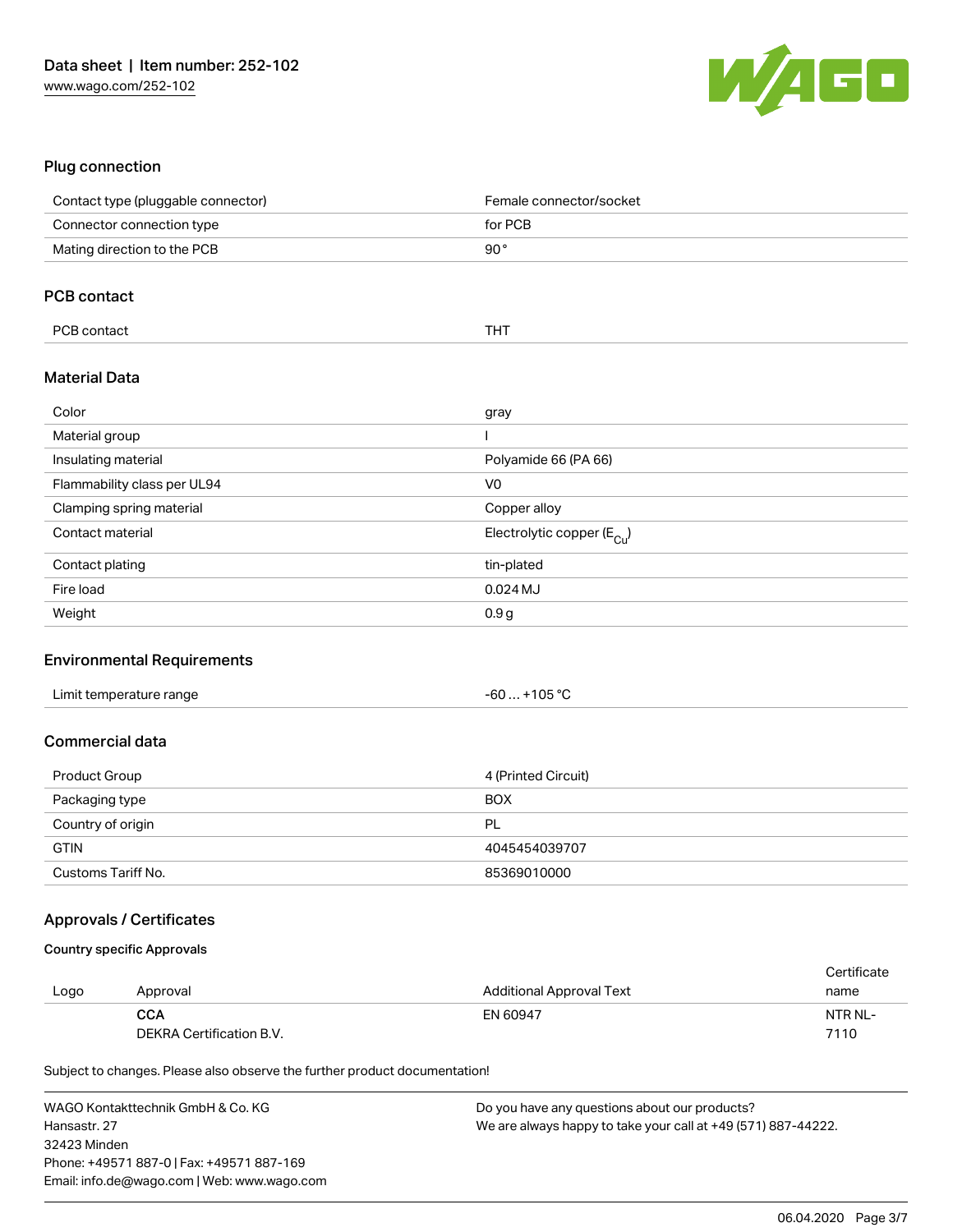$\sim$ 



| EMA<br>EUR          | <b>CCA</b><br>DEKRA Certification B.V. | EN 60947                        | 2169331.15          |
|---------------------|----------------------------------------|---------------------------------|---------------------|
|                     | <b>CCA</b><br>DEKRA Certification B.V. | EN 60947-7-4                    | NTR NL-<br>7382     |
| <b>UL-Approvals</b> |                                        |                                 |                     |
| Logo                | Approval                               | <b>Additional Approval Text</b> | Certificate<br>name |
|                     | cURus                                  | UL 1059                         | E45172              |
| $\mathbf{w}$ us     | Underwriters Laboratories Inc.         |                                 | sec. 6              |
| Counterpart         |                                        |                                 |                     |
|                     | <b>Compatible products</b>             |                                 |                     |
| tools               |                                        |                                 |                     |

|                     | Item no.: 210-647<br>Operating tool; Blade: 2.5 x 0.4 mm; with a partially insulated shaft | www.wago.com/210-647 |
|---------------------|--------------------------------------------------------------------------------------------|----------------------|
|                     | Item no.: 210-719<br>Operating tool; Blade: 2.5 x 0.4 mm; with a partially insulated shaft | www.wago.com/210-719 |
| General accessories |                                                                                            |                      |
|                     | Item no.: 243-131<br>Board-to-Board Link; 1-pole                                           | www.wago.com/243-131 |

Marking accessories

Item no.: 210-332/350-202

Marking strips; as a DIN A4 sheet; MARKED; 1-16 (240x); Height of marker strip: 3 mm; Strip length 182 mm; Horizontal marking; Self-adhesive; white

[www.wago.com/210-332](http://www.wago.com/210-332/350-202) [/350-202](http://www.wago.com/210-332/350-202)

Subject to changes. Please also observe the further product documentation!

WAGO Kontakttechnik GmbH & Co. KG Hansastr. 27 32423 Minden Phone: +49571 887-0 | Fax: +49571 887-169 Email: info.de@wago.com | Web: www.wago.com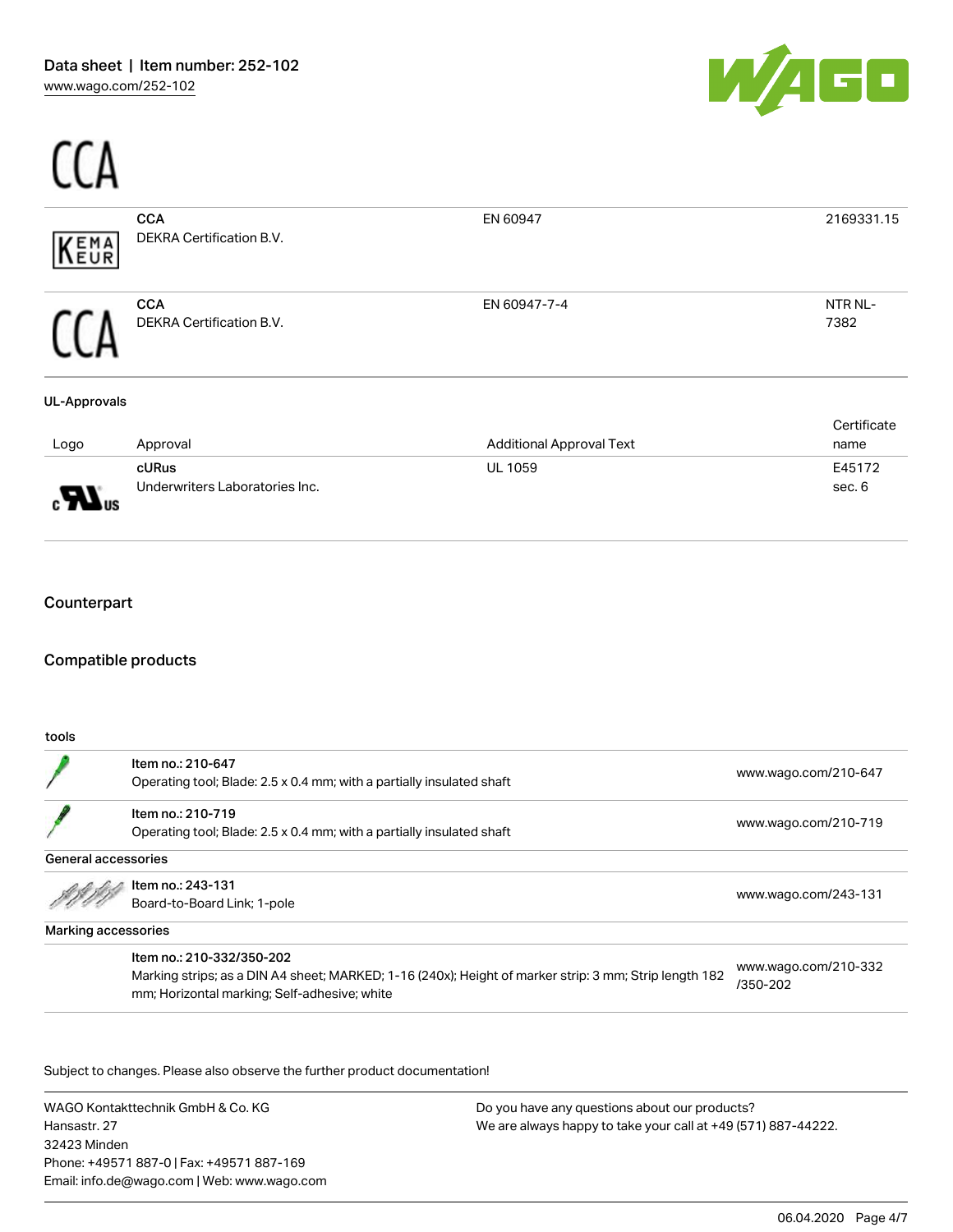

|                                                                                                                                                                                      | 182 mm; Horizontal marking; Self-adhesive; white | /350-204                         |          |
|--------------------------------------------------------------------------------------------------------------------------------------------------------------------------------------|--------------------------------------------------|----------------------------------|----------|
| Item no.: 210-332/350-206<br>Marking strips; as a DIN A4 sheet; MARKED; 33-48 (240x); Height of marker strip: 3 mm; Strip length<br>182 mm; Horizontal marking; Self-adhesive; white |                                                  | www.wago.com/210-332<br>/350-206 |          |
| <b>Downloads</b><br><b>Documentation</b>                                                                                                                                             |                                                  |                                  |          |
| <b>Additional Information</b><br>Technical explanations                                                                                                                              | Apr 3, 2019                                      | pdf<br>3.6 MB                    | Download |
| CAD/CAE-Data                                                                                                                                                                         |                                                  |                                  |          |
| CAD data                                                                                                                                                                             |                                                  |                                  |          |
| 2D/3D Models 252-102                                                                                                                                                                 |                                                  | URL                              | Download |
| <b>CAE</b> data                                                                                                                                                                      |                                                  |                                  |          |
| EPLAN Data Portal 252-102                                                                                                                                                            |                                                  | URL                              | Download |
| <b>PCB Design</b>                                                                                                                                                                    |                                                  |                                  |          |
| Symbol and Footprint 252-102                                                                                                                                                         |                                                  | URL                              | Download |
| CAx data for your PCB design, consisting of "schematic symbols and PCB footprints",<br>allow easy integration of the WAGO component into your development environment.               |                                                  |                                  |          |
| Supported formats:                                                                                                                                                                   |                                                  |                                  |          |
| ш<br>Accel EDA 14 & 15                                                                                                                                                               |                                                  |                                  |          |
| Altium 6 to current version                                                                                                                                                          |                                                  |                                  |          |
| Cadence Allegro                                                                                                                                                                      |                                                  |                                  |          |
| DesignSpark                                                                                                                                                                          |                                                  |                                  |          |
| Eagle Libraries                                                                                                                                                                      |                                                  |                                  |          |
| KiCad                                                                                                                                                                                |                                                  |                                  |          |
| Mentor Graphics BoardStation                                                                                                                                                         |                                                  |                                  |          |
| Mentor Graphics Design Architect                                                                                                                                                     |                                                  |                                  |          |
| Mentor Graphics Design Expedition 99 and 2000                                                                                                                                        |                                                  |                                  |          |
| OrCAD 9.X PCB and Capture                                                                                                                                                            |                                                  |                                  |          |

WAGO Kontakttechnik GmbH & Co. KG Hansastr. 27 32423 Minden Phone: +49571 887-0 | Fax: +49571 887-169 Email: info.de@wago.com | Web: www.wago.com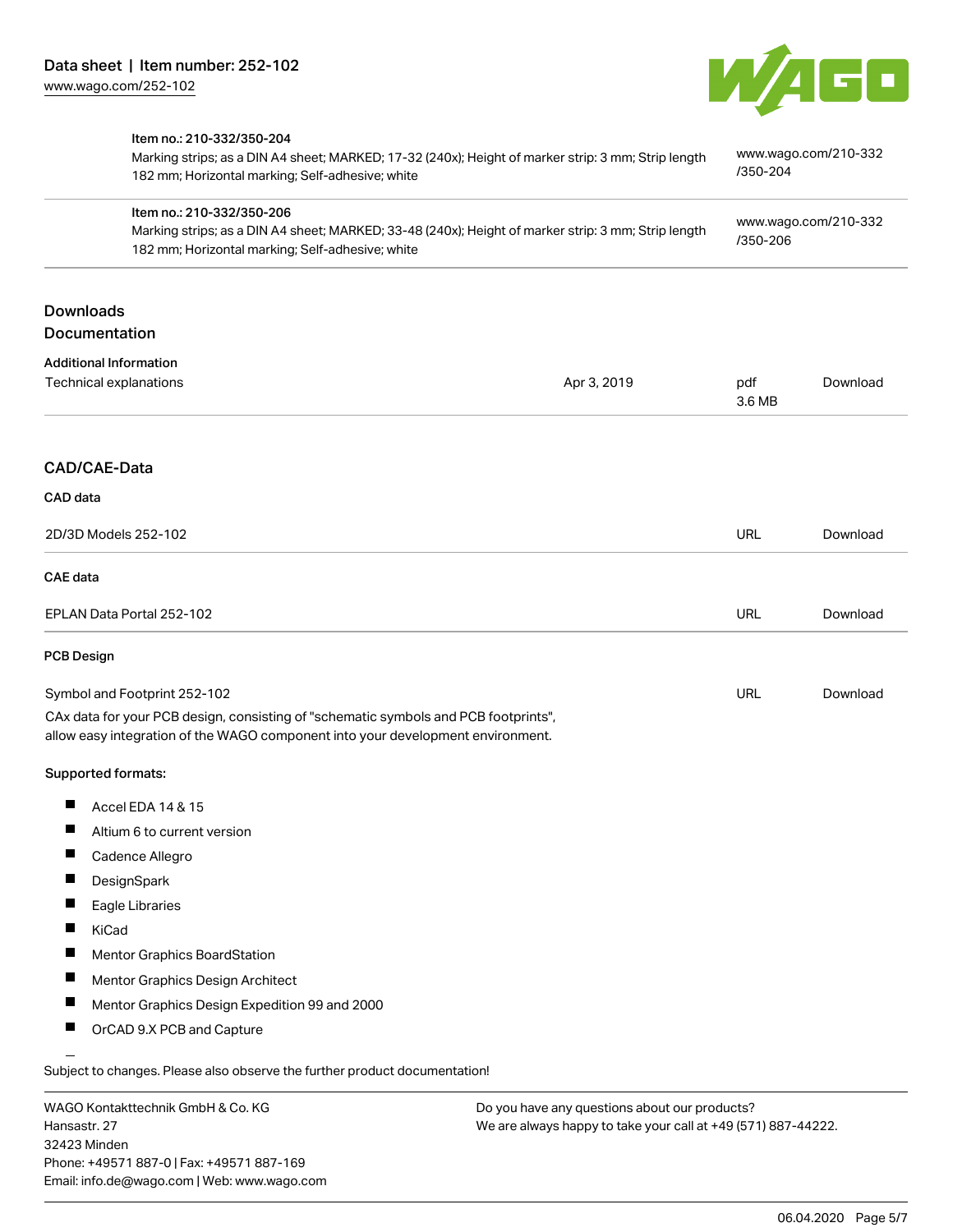[www.wago.com/252-102](http://www.wago.com/252-102)



- $\blacksquare$ PADS PowerPCB 3, 3.5, 4.X, and 5.X
- $\blacksquare$ PADS PowerPCB and PowerLogic 3.0
- $\blacksquare$ PCAD 2000, 2001, 2002, 2004, and 2006
- $\blacksquare$ Pulsonix 8.5 or newer
- $\blacksquare$ STL
- П 3D STEP
- $\blacksquare$ TARGET 3001!
- $\blacksquare$ View Logic ViewDraw
- $\blacksquare$ Quadcept
- $\blacksquare$ Zuken CadStar 3 and 4
- $\blacksquare$ Zuken CR-5000 and CR-8000

PCB Component Libraries (EDA), PCB CAD Library Ultra Librarian

#### Installation Notes

#### Conductor termination



Conductor termination directly on the PCB or wiring prior to mounting on PCB – 252 Series

Installation



Removing a conductor via push-button – 252 Series

Subject to changes. Please also observe the further product documentation!

WAGO Kontakttechnik GmbH & Co. KG Hansastr. 27 32423 Minden Phone: +49571 887-0 | Fax: +49571 887-169 Email: info.de@wago.com | Web: www.wago.com